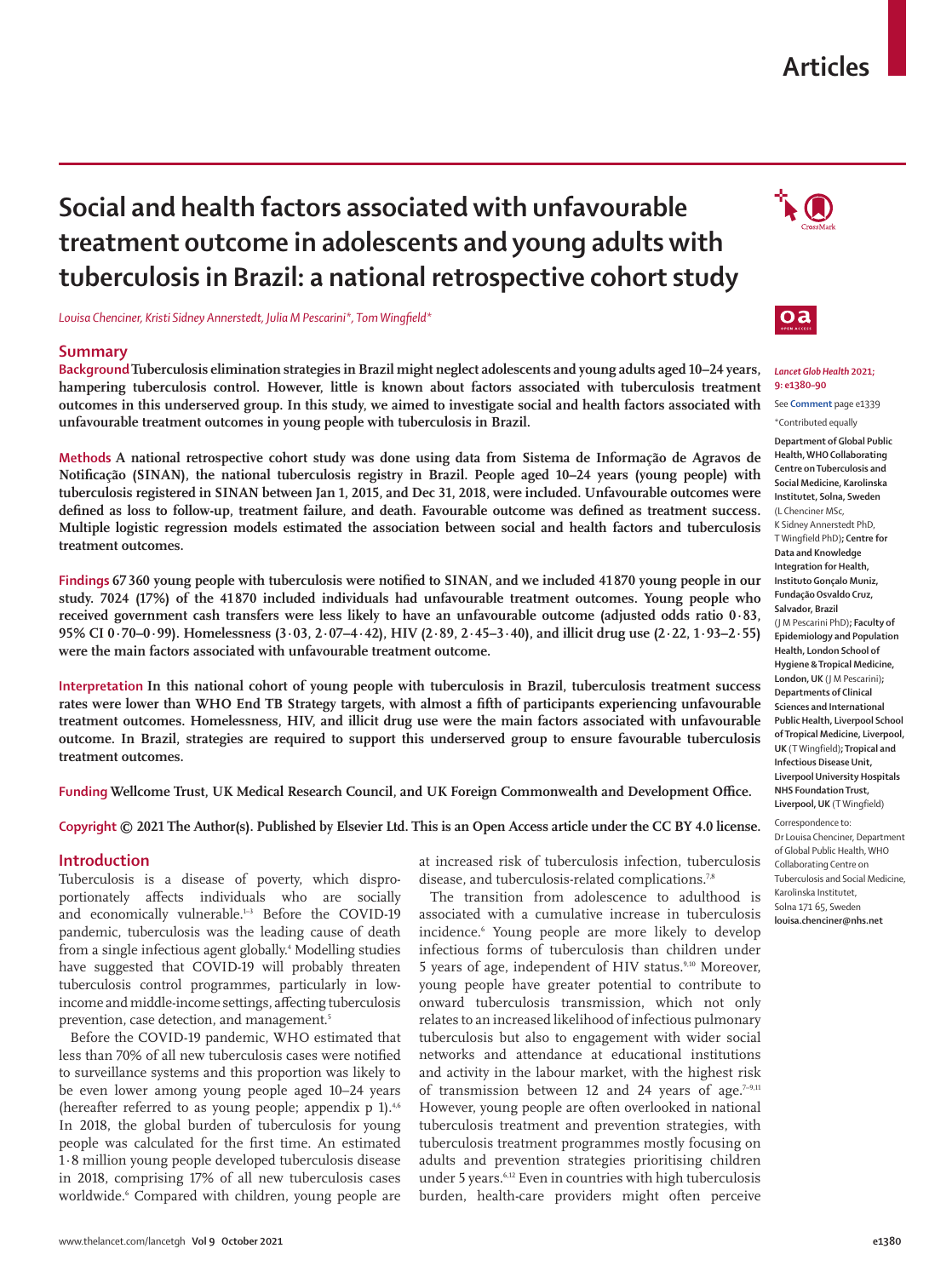#### **Research in context**

#### **Evidence before this study**

We used Google Scholar, PubMed, and Embase to search for papers that were published in Portuguese and English between database inception and Jan 1, 2021, and that evaluate young people with tuberculosis in Brazil, using the terms "Tuberculosis", "TB", "Young People", "Adolescents", "Young Adults", "Unfavourable Treatment Outcome", "Adverse Treatment Outcome", "Loss to Follow Up", "Death", "Brazil", "High Burden Country", "TB Incidence Rates". The studies identified from this search were restricted either to paediatric or adolescent populations and did not include updated variables on social and health vulnerability in their analyses (deprivation of liberty, homelessness, illicit drug use, tobacco use, and government cash transfers).

#### **Added value of this study**

To our knowledge, this study is the first nationally representative analysis of the characteristics of young people (aged 10–24 years) with tuberculosis in Brazil and evaluation of the factors associated with unfavourable tuberculosis treatment outcomes in this age group. The study used population-level

clinical registry data retrieved from an updated version of the national Brazilian diseases registry (Sistema de Informação de Agravos de Notificação). The study found that tuberculosis treatment success rates were lower than WHO End TB Strategy targets with almost a fifth of participants experiencing unfavourable outcome. Homelessness, HIV, and illicit drug use were the main factors associated with unfavourable outcome. Young people who received government cash transfers were less likely to have unfavourable outcomes.

#### **Implications of all the available evidence**

This study contributes to a growing evidence base that young people with tuberculosis need greater attention in national tuberculosis control programmes, which is particularly relevant for policy makers, health-care providers, and civil society representatives. The findings emphasise the need for individualised, patient-centred tuberculosis care for young people, and indicate the potential for targeted social support and protection strategies to increase treatment success of young people with tuberculosis.

tuberculosis as a disease that seldom affects young people.<sup>13</sup>

Approximately nine in ten young people live in lowincome and middle-income countries, many of which are also countries with high tuberculosis burden.<sup>13,14</sup> Brazil, an upper-middle-income country, is among the 30 countries with the highest burden of tuberculosis globally.<sup>4</sup> In Brazil, between 2015 and 2018, 67360 (19%) of the 357 155 total tuberculosis cases were among young people.15,16 However, there are no specific public health policies targeting young people with tuberculosis in Brazil. Moreover, there are no nationally representative longitudinal studies evaluating the factors associated with unfavourable treatment outcomes for young people with tuberculosis in this context. Doing such research is of importance not only from a human rights perspective but also because unfavourable tuberculosis treatment outcomes for young people increases the likelihood of onward tuberculosis transmission, tuberculosis-related morbidity and mortality, and adverse socioeconomic outcomes.

Using prospective clinical registry data derived from Sistema de Informação de Agravos de Notificação (SINAN), the Brazilian national tuberculosis registry and one of the largest of its kind in the world, we sought to investigate the social and health factors associated with unfavourable treatment outcomes among young people with new tuberculosis diagnosis in Brazil.

## **Methods**

#### **Study design and participants**

We did a national retrospective cohort study of young people with tuberculosis in Brazil, using de-identified registry data derived from SINAN, the Brazilian national tuberculosis registry.16,17 Study inclusion criteria were defined as all individuals aged 10–24 years, referred to as young people, notified to SINAN with a new diagnosis of tuberculosis between Jan 1, 2015, and Dec 31, 2018. This definition of young people has been used by the United Nations Population Fund,<sup>14</sup> and in related studies.<sup>6</sup> We excluded individuals who were notified to SINAN due to tuberculosis recurrence or return following loss to follow-up, those who had a tuberculosis diagnosis at post-mortem examination, and those who had a missing notification status. We also excluded individuals who had missing treatment outcomes (still undergoing treatment), those whose outcome was recorded as transfer to other health-care centre, those whose diagnosis changed during tuberculosis treatment, or those whose outcome was recorded as drug-resistant tuberculosis. The outcomes of individuals with drugresistant tuberculosis at time of notification were not recorded in SINAN but rather in a separate registry (Special Treatment of Tuberculosis Information System).<sup>18</sup> Therefore, outcomes of young people with drug-resistant tuberculosis were not included in this study.

This study was done under the Declaration of Helsinki, and adheres to Brazilian, Swedish, and UK research regulations on the use of de-identified secondary data for research. SINAN is an open-access data platform, which seeks to democratise public health research in Brazil. The main supervising institution (Karolinska Institutet) waived the need for formal ethics approval given the use of de-identified, secondary level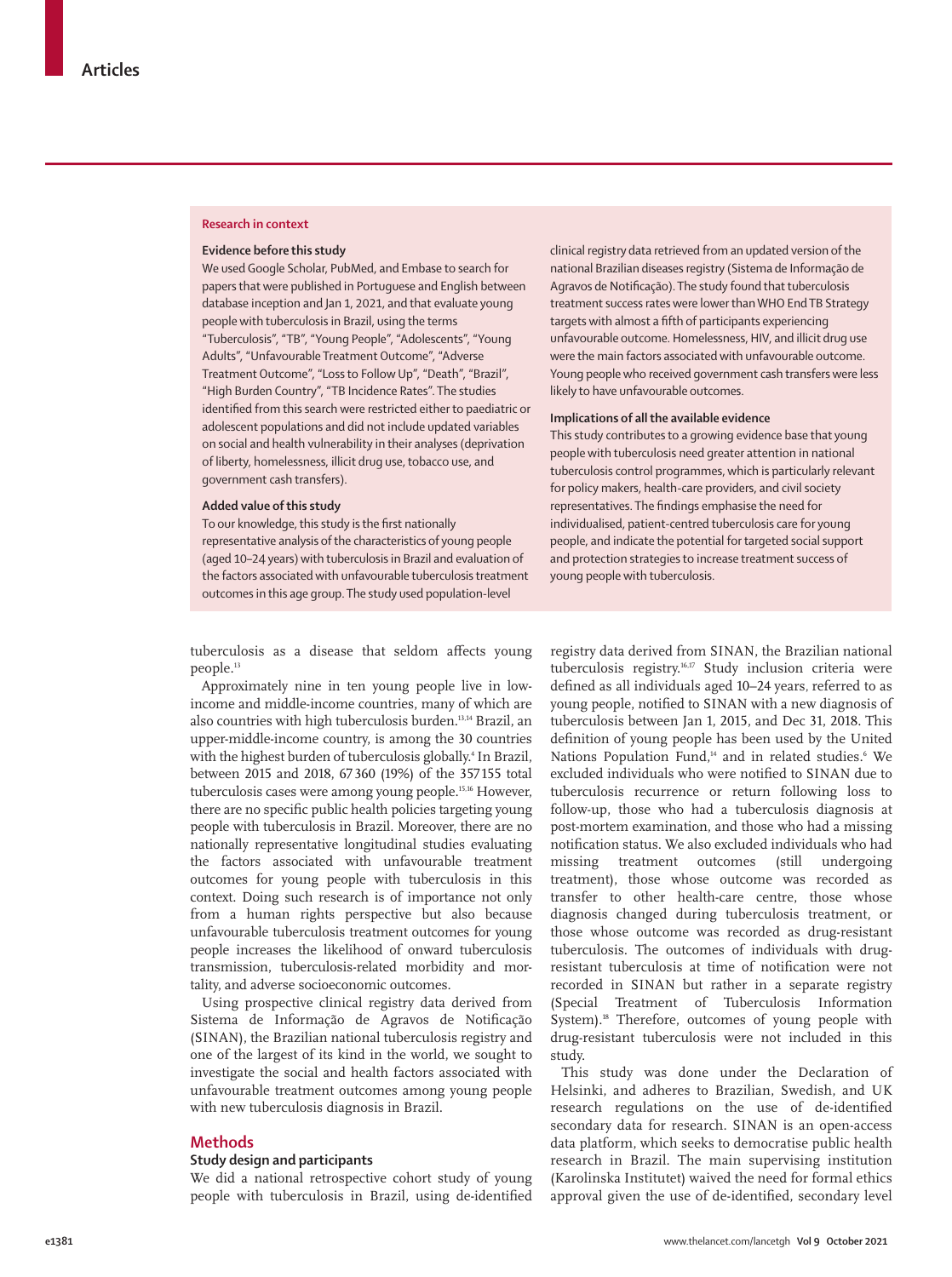registry data. Tuberculosis notifications to SINAN are not linked to other registries, and therefore there is minimal risk of the dataset being used to derive, ascertain, or disclose any further patient-identifiable information.<sup>18</sup>

## **Study context**

Tuberculosis is a mandatory notifiable infectious disease in Brazil, and the Sistema Único de Saúde (SUS), Brazil's national public health-care system, provides free and accessible tuberculosis treatment at the point of care throughout Brazil in coordination with the Programa Nacional de Controle da Tuberculose (the National Tuberculosis Control Programme). However, geographical and regional disparities in tuberculosis services, care, and treatment outcomes persist, and these disparities are even observed at a macroregional level (north, northeast, centre-west, southeast, and south).19 Of concern, SUS is under increasing pressure in the context of economic and political shocks since 2016, most recently including the COVID-19 pandemic and preceding economic crises and severe austerity measures.<sup>20</sup> In conjunction with SUS, Programa Bolsa Família, the largest government social protection programme globally, strives to reduce the burden of poverty in Brazil and secondarily might reduce the risk of out-of-pocket expenditure and catastrophic health costs for Brazilians who become unwell, including those who fall ill with tuberculosis.<sup>21</sup>

SINAN is a decentralised system in Brazil and consists of clinical notifications for specified notifiable diseases.16,17 The surveillance system was first conceived in 1990 and represents one of the largest national tuberculosis registries among countries with high tuberculosis burden, providing valuable data on tuberculosis epidemiology for researchers and health professionals.

With reference to the conceptual framework from Maciel and Reis-Santos, which comprises three axes of individual, social, and institutional vulnerability, $22$ particular social and health variables were extracted from SINAN. These variables were: (1) individual vulnerability variables: age, sex, skin colour, tobacco use, alcohol misuse, illicit drug use, and HIV or AIDS status; (2) social vulnerability variables: extent of urbanisation, region of Brazil, educational attainment, inclusion in government cash transfers, homelessness, and deprivation of liberty; and (3) institutional vulnerability variables: chest radiography findings, baseline smear microscopy, clinical features of tuberculosis, treatment supervision, total number of contacts identified, and total number of contacts traced.

To standardise educational attainment by age, when comparing adolescents and young adults, we created a variable to ascertain whether the educational attainment of the young people was lower than expected for their age. As per related guidance, we assumed that all young people should be literate, people over 12 years of age should have completed 4th grade (>5 years of education),

all young people over 16 years of age should have completed elementary school (>9 years of education), and all young people over 19 years of age should have completed high school (>12 years of education).<sup>23</sup>

A composite binary variable of contact tracing was generated by calculating the total number of contacts identified minus the total number of contacts traced. If this value was less than or equal to zero, contact tracing was assumed to be successfully completed (all contacts initially identified had been successfully contact traced, or additional contacts to those initially identified had been successfully contact traced).

## **Outcomes**

The main study outcome was tuberculosis treatment outcome: a binary categorical variable of either favourable or unfavourable treatment outcome. Favourable treatment outcomes consisted of treatment completion and cure. For pulmonary tuberculosis, cure was defined as clinician-led discharge from tuberculosis care following completion of tuberculosis treatment and a minimum of two negative sputum smear tests, or completion of tuberculosis treatment in the absence of sputum smear microscopy;<sup>21</sup> for extra-pulmonary tuberculosis, cure was defined as the completion of tuberculosis treatment or evidence of clinical improvement and radiological resolution.21 Unfavourable treatment outcome was



*Figure 1:* **Participant selection**

SINAN=Sistema de Informação de Agravos de Notificação.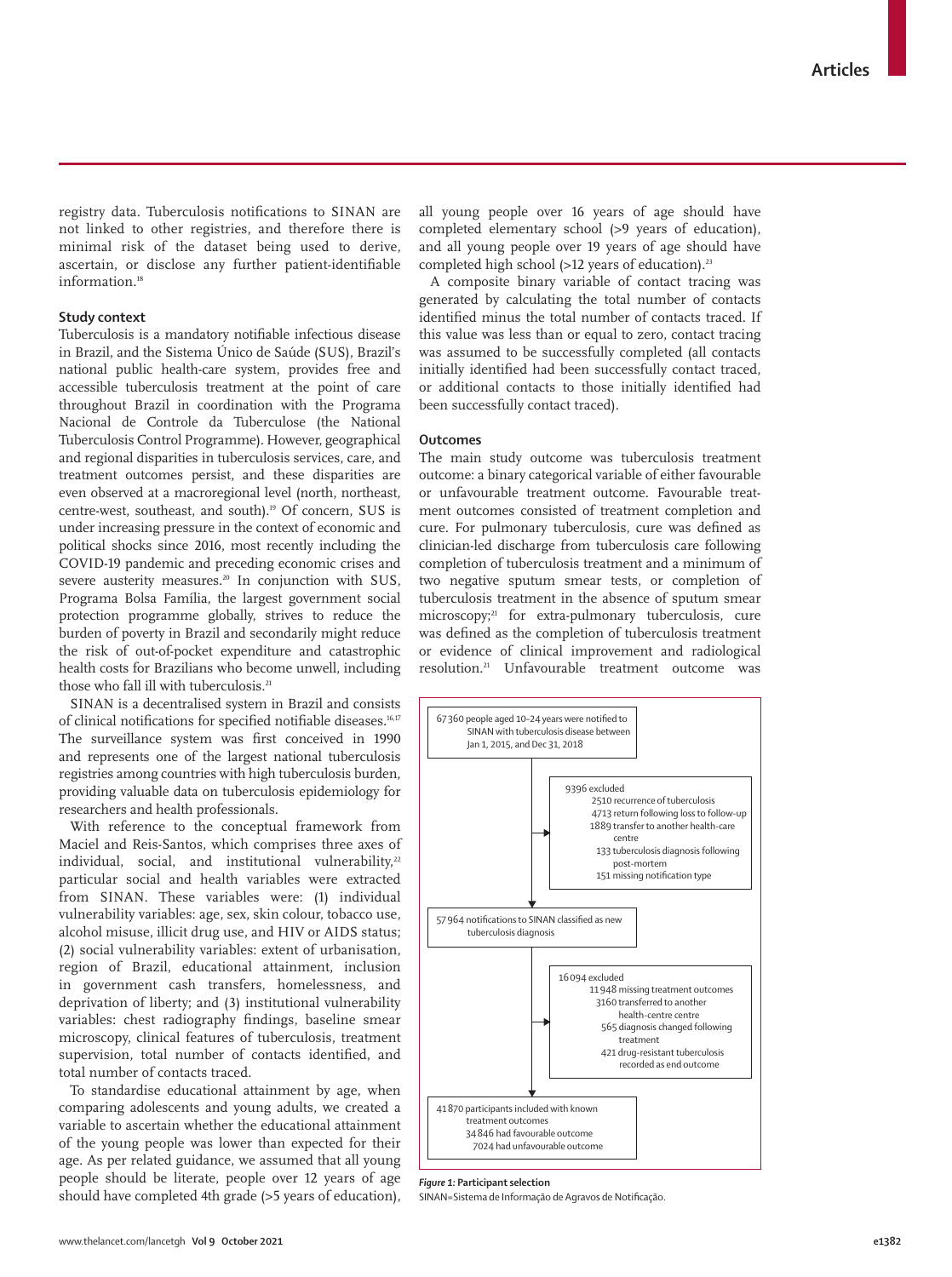|                                     | Young people<br>with<br>tuberculosis | Unfavourable<br>treatment<br>outcome |
|-------------------------------------|--------------------------------------|--------------------------------------|
| Age (n=41870)                       |                                      |                                      |
| Adolescents (aged 10-17 years)      | 8826 (21%)                           | 1000 (14%)                           |
| Young adults (aged 18-24 years)     | 33044 (79%)                          | 6024 (86%)                           |
| Sex (n=41 867)                      |                                      |                                      |
| Female                              | 14521 (35%)                          | 2034 (29%)                           |
| Male                                | 27346 (65%)                          | 4989 (71%)                           |
| Skin colour (n=38762)               |                                      |                                      |
| White                               | 12 666 (33%)                         | 1725 (27%)                           |
| Black                               | 4895 (13%)                           | 994 (15%)                            |
| <b>Brown</b>                        | 20307 (52%)                          | 3653 (56%)                           |
| Asian                               | 286 (1%)                             | 43 (1%)                              |
| Indigenous                          | 608 (2%)                             | 65 (1%)                              |
| Low education attainment (n=32 590) |                                      |                                      |
| No                                  | 15 207 (47%)                         | 1786 (34%)                           |
| Yes                                 | 17383 (53%)                          | 3404 (66%)                           |
| Tobacco use (n=39 044)              |                                      |                                      |
| No                                  | 33301 (85%)                          | 4890 (77%)                           |
| Yes                                 | 5743 (15%)                           | 1489 (23%)                           |
| Alcohol misuse (n=39 424)           |                                      |                                      |
| No                                  | 36292 (92%)                          | 5525 (85%)                           |
| Yes                                 | 3132 (8%)                            | 939 (15%)                            |
| Illicit drug use (n=38 889)         |                                      |                                      |
| No                                  | 32 913 (85%)                         | 4502 (71%)                           |
| Yes                                 | 5976 (15%)                           | 1871 (29%)                           |
| HIV (n=37 813)                      |                                      |                                      |
| Nο                                  | 35 904 (95%)                         | 5394 (87%)                           |
| Yes                                 | 1909 (5%)                            | 810 (13%)                            |
| Diabetes (n=39 313)                 |                                      |                                      |
| No                                  | 38 928 (99%)                         | 6349 (99%)                           |
| Yes                                 | 385 (1%)                             | 88 (1%)                              |
| Extent of urbanisation (n=28 521)   |                                      |                                      |
| Rural                               | 2692 (9%)                            | 341 (7%)                             |
| Urban                               | 25503 (89%)                          | 4740 (92%)                           |
| Peri-urban                          | 326 (1%)                             | 55 (1%)                              |
|                                     |                                      | (Table 1 continues in next column)   |

defined as either (1) loss to follow-up, whereby treatment was disrupted for 30 days or more; (2) mortality during tuberculosis treatment from any cause; (3) change in tuberculosis treatment regimen; or (4) tuberculosis treatment failure, whereby sputum smear or culture was positive at 4 months or for 2 consecutive months after the 4th month of tuberculosis treatment initiation.<sup>20</sup> Final tuberculosis treatment outcomes were recorded within 9 months of initial notification to SINAN, or within 15 months for cases with central nervous system involvement.<sup>21</sup>

## **Statistical analysis**

We did univariate and multiple logistic regression analyses to estimate the association between social and health factors recorded at the time of tuberculosis

|                                                                                        | Young people<br>with<br>tuberculosis | Unfavourable<br>treatment<br>outcome |  |
|----------------------------------------------------------------------------------------|--------------------------------------|--------------------------------------|--|
| (Continued from previous column)                                                       |                                      |                                      |  |
| Region of Brazil (n=41 870)                                                            |                                      |                                      |  |
| Southeast                                                                              | 21184 (51%)                          | 3440 (49%)                           |  |
| North                                                                                  | 5149 (12%)                           | 900 (13%)                            |  |
| Northeast                                                                              | 9717 (23%)                           | 1649 (23%)                           |  |
| South                                                                                  | 4337 (10%)                           | 766 (11%)                            |  |
| Central-west                                                                           | 1483 (4%)                            | 269 (4%)                             |  |
| Government cash transfers (n=22 668)                                                   |                                      |                                      |  |
| No                                                                                     | 20462 (90%)                          | 3652 (92%)                           |  |
| Yes                                                                                    | 2206 (10%)                           | 321 (8%)                             |  |
| Homelessness (n=39 126)                                                                |                                      |                                      |  |
| No                                                                                     | 38714 (99%)                          | 6227 (96%)                           |  |
| Yes                                                                                    | 412 (1%)                             | 247 (4%)                             |  |
| Deprivation of liberty (n=39 415)                                                      |                                      |                                      |  |
| No                                                                                     | 33142 (84%)                          | 5754 (88%)                           |  |
| Yes                                                                                    | 6273 (16%)                           | 771 (12%)                            |  |
| Clinical features of tuberculosis (n=41 868)                                           |                                      |                                      |  |
| Extra-pulmonary tuberculosis                                                           | 4745 (11%)                           | 726 (10%)                            |  |
| Pulmonary tuberculosis                                                                 | 37123 (89%)                          | 6298 (90%)                           |  |
| Baseline smear microscopy (n=30 408)                                                   |                                      |                                      |  |
| Negative                                                                               | 7239 (24%)                           | 1124 (23%)                           |  |
| Positive                                                                               | 23169 (76%)                          | 3830 (77%)                           |  |
| Chest radiography findings (n=27 956)                                                  |                                      |                                      |  |
| Normal                                                                                 | 1679 (6%)                            | 240 (5%)                             |  |
| Abnormal                                                                               | 26277 (94%)                          | 4610 (95%)                           |  |
| Data are n (%).                                                                        |                                      |                                      |  |
| Table 1: Social and health characteristics of participants (excluding<br>missing data) |                                      |                                      |  |

notification and unfavourable treatment outcomes.<sup>22</sup> The association was estimated using crude and adjusted odds ratios (OR), 95% CIs, and Wald test p values. p values of less than 0·05 were considered statistically significant. In the adjusted models, we excluded all missing data a priori (complete-case analysis) and considered age and sex to be the main study confounders.<sup>22,24</sup> To test the robustness of our findings regarding the exclusion of missing data, we did a missing indicator analysis (post-hoc), including missing data as a category in the multiple logistic regression models. Also, considering that 18 years is the legal age in Brazil, we did stratified analyses (pre-specified) for individuals aged 10–17 years (hereafter referred to as adolescents) and 18–24 years (hereafter referred to as young adults) to test if factors associated with unfavourable treatment outcomes varied with age. Finally, we did an exploratory descriptive analysis to investigate the extent to which young people with tuberculosis are included in support strategies, including government cash transfers, contact tracing, and treatment supervision. Data management and statistical analysis were done using Stata version 16.0.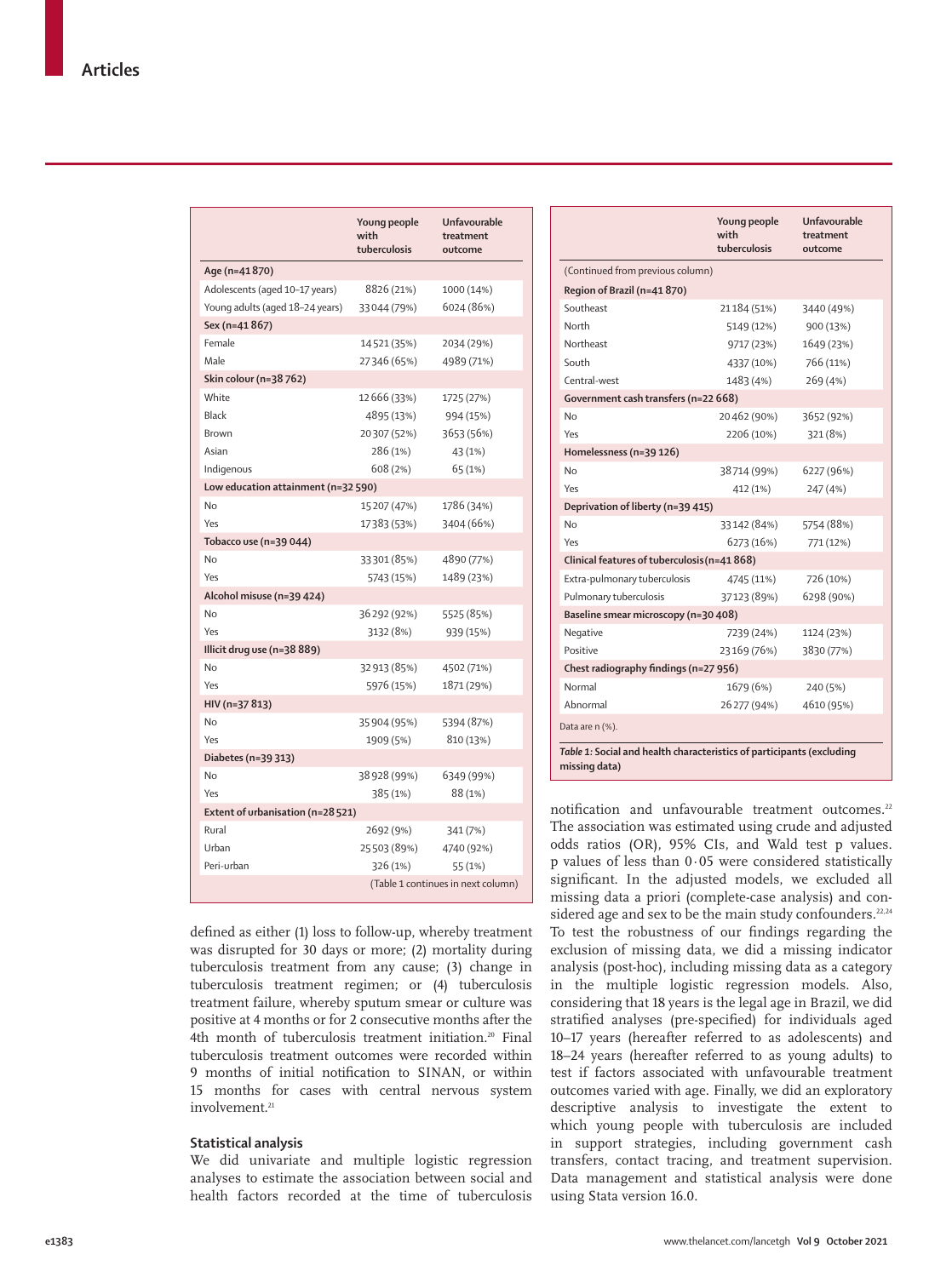## **Role of the funding source**

The funder of the study had no role in study design, data collection, data analysis, data interpretation, or writing of the report.

## **Results**

Between Jan 1, 2015, and Dec 31, 2018, 67 360 young people with tuberculosis were notified to SINAN. 41 870 young people were included in the final study population, with 25 490 (38%) of notifications excluded using the study exclusion criteria (figure 1).

The study cohort mostly included young adults aged 18–24 years (n=33 044; 79%), male individuals (n=27 346; 65%), and individuals identifying with Black (n=4895; 13%) or Brown (n=20 307; 52%) skin colour (table 1). Approximately half of the individuals (n=17 383; 53%) had lower educational attainment than their peers. Tobacco use (n=5743; 15%), alcohol misuse (n=3132; 8%), and illicit drug use (n=5976; 15%) were prevalent. 1909 (5%) individuals had a known diagnosis of HIV at the time of diagnosis. Most participants lived in urban settings (n=25 503; 89%), and approximately half were living in the southeast of Brazil (n=21 184; 51%). 2206 (10%) individuals were directly enrolled in government cash transfers. 8273 (16%) individuals were deprived of their liberty (ie, were incarcerated).

Most young people included in this study were diagnosed with pulmonary tuberculosis (n=37 123; 89%). Reporting of diagnostic investigations (smear microscopy and chest radiography) were limited by missing data. However, of those with available data, most had abnormal chest radiography findings (n=26 277; 94%) or positive baseline smear microscopy (n=23 169; 76%). Positive baseline smear microscopy and abnormal chest radiography were predominantly seen in patients with pulmonary tuberculosis (positive smear microscopy: n=23 100, 99%; abnormal chest radiography: n=23 975, 91%).

7024 (17%) of the young people with tuberculosis had unfavourable treatment outcomes (table 1). The univariate analyses showed that the following participant groups had a higher likelihood of unfavourable treatment outcome: young adults (OR 1·74, 95% CI 1·62–1·87), male individuals  $(1.37, 1.30-1.45)$ , those identifying with Black (1·62, 1·48–1·76) or Brown (1·39, 1·31–1·48) skin colour, those with lower educational attainment than peers  $(1.83, 1.72-1.95)$ , those reporting tobacco use  $(2.03, 1.90-2.17)$ , those reporting alcohol misuse  $(2.38, 2.20 - 2.59)$ , those reporting illicit drug use  $(2.88, 1.20)$ 2·70–3·06), those with HIV (4·17, 3·79–4·59), those with diabetes  $(1.52, 1.20-1.93)$ , those living in urban areas  $(1.57, 1.40-1.77)$ , and those experiencing homelessness (7·81, 6·40–9·53; figure 2). Conversely, some groups were less likely to have an unfavourable treatment outcome in the univariate analyses, namely those identifying as Indigenous  $(0.76, 0.58-0.99)$ , those receiving government cash transfers (0·78, 0·69–0·89),

|                                   | Crude OR<br>(95% CI) |       | <b>Adjusted OR</b><br>(95% CI) |
|-----------------------------------|----------------------|-------|--------------------------------|
| Age                               |                      |       |                                |
| Adolescents (aged 10-17 years)    | 1(ref)               |       | $1$ (ref)                      |
| Young adults (aged 18-24 years)   | $1.74(1.62 - 1.87)$  |       | $1.34(1.18-1.52)$              |
| Sex                               |                      |       |                                |
| Female                            | 1(ref)               |       | $1$ (ref)                      |
| Male                              | $1.37(1.30-1.45)$    |       | $1.09(0.99 - 1.21)$            |
| Skin colour                       |                      |       |                                |
| White                             | 1(ref)               |       | 1(ref)                         |
| <b>Black</b>                      | $1.62(1.48-1.76)$    |       | $1.63(1.41 - 1.89)$            |
| Brown                             | $1.39(1.31 - 1.48)$  |       | $1.39(1.23 - 1.57)$            |
| Asian                             | $1.12(0.81 - 1.56)$  |       | $1.11(0.65 - 1.87)$            |
| Indigenous                        | $0.76(0.58 - 0.99)$  |       | $0.78(0.48 - 1.26)$            |
| Low educational attainment        |                      |       |                                |
| No                                | 1(ref)               |       | 1(ref)                         |
| Yes                               | $1.83(1.72 - 1.95)$  |       | $1.68(1.53 - 1.85)$            |
| Tobacco use                       |                      |       |                                |
| No                                | 1(ref)               |       | $1$ (ref)                      |
| Yes                               | $2.03(1.90-2.17)$    |       | $1.25(1.08-1.44)$              |
| Alcohol misuse                    |                      |       |                                |
| No                                | 1(ref)               |       | $1$ (ref)                      |
| Yes                               | $2.38(2.20-2.59)$    |       | $1.10(0.93 - 1.29)$            |
| Illicit drug use                  |                      |       |                                |
| No                                | 1(ref)               |       | $1$ (ref)                      |
| Yes                               | $2.88(2.70-3.06)$    |       | $2.22(1.93 - 2.55)$            |
| HIV                               |                      |       |                                |
| No                                | 1(ref)               |       | $1$ (ref)                      |
| Yes                               | 4.17 (3.79-4.59)     |       | $2.89(2.45-3.40)$              |
| <b>Diabetes</b>                   |                      |       |                                |
| No                                | $1$ (ref)            |       | 1(ref)                         |
| Yes                               | $1.52(1.20-1.93)$    |       | $1.16(0.74 - 1.80)$            |
| <b>Extent of urbanisation</b>     |                      |       |                                |
| Rural                             | $1$ (ref)            |       | $1$ (ref)                      |
| Urban                             | $1.57(1.40-1.77)$    |       | $1.19(0.98 - 1.43)$            |
| Peri-urban                        | $1.40(1.02 - 1.91)$  |       | $1.32(0.84 - 2.07)$            |
| Region                            |                      |       |                                |
| Southeast                         | 1(ref)               |       | $1$ (ref)                      |
| North                             | $1.09(1.01 - 1.18)$  |       | $0.99(0.86 - 1.13)$            |
| Northeast                         | $1.05(0.99 - 1.12)$  |       | $0.85(0.75 - 0.96)$            |
| South                             | $1.11(1.02 - 1.21)$  |       | $0.94(0.81 - 1.08)$            |
| Central-west                      | $1.14(1.00-1.31)$    |       | $1.08(0.86 - 1.35)$            |
| Government cash transfers         |                      |       |                                |
| No                                | 1 (ref)              |       | $1$ (ref)                      |
| Yes                               | $0.78(0.69 - 0.89)$  |       | $0.83(0.70 - 0.99)$            |
| Homelessness                      |                      |       |                                |
| No                                | $1$ (ref)            |       | $1$ (ref)                      |
| Yes                               | $7.81(6.40 - 9.53)$  |       | $3.03(2.07 - 4.42)$            |
| Deprivation of liberty            |                      |       |                                |
| No                                | $1$ (ref)            |       | $1$ (ref)                      |
| Yes                               | $0.67(0.62 - 0.72)$  |       | $0.56(0.47 - 0.66)$            |
| Clinical features of tuberculosis |                      |       |                                |
| Extra-pulmonary tuberculosis      | $1$ (ref)            |       | $1$ (ref)                      |
| Pulmonary tuberculosis            | $1.13(1.04-1.23)$    |       | $0.96(0.83 - 1.11)$            |
|                                   | 0.1                  | $1-0$ | $10-0$                         |

*Figure 2:* **Associations between participant characteristics and unfavourable tuberculosis treatment outcomes**

Associations were estimated by a complete case analysis (n=15050), using univariate and multivariate logistic regression models. OR=odds ratio.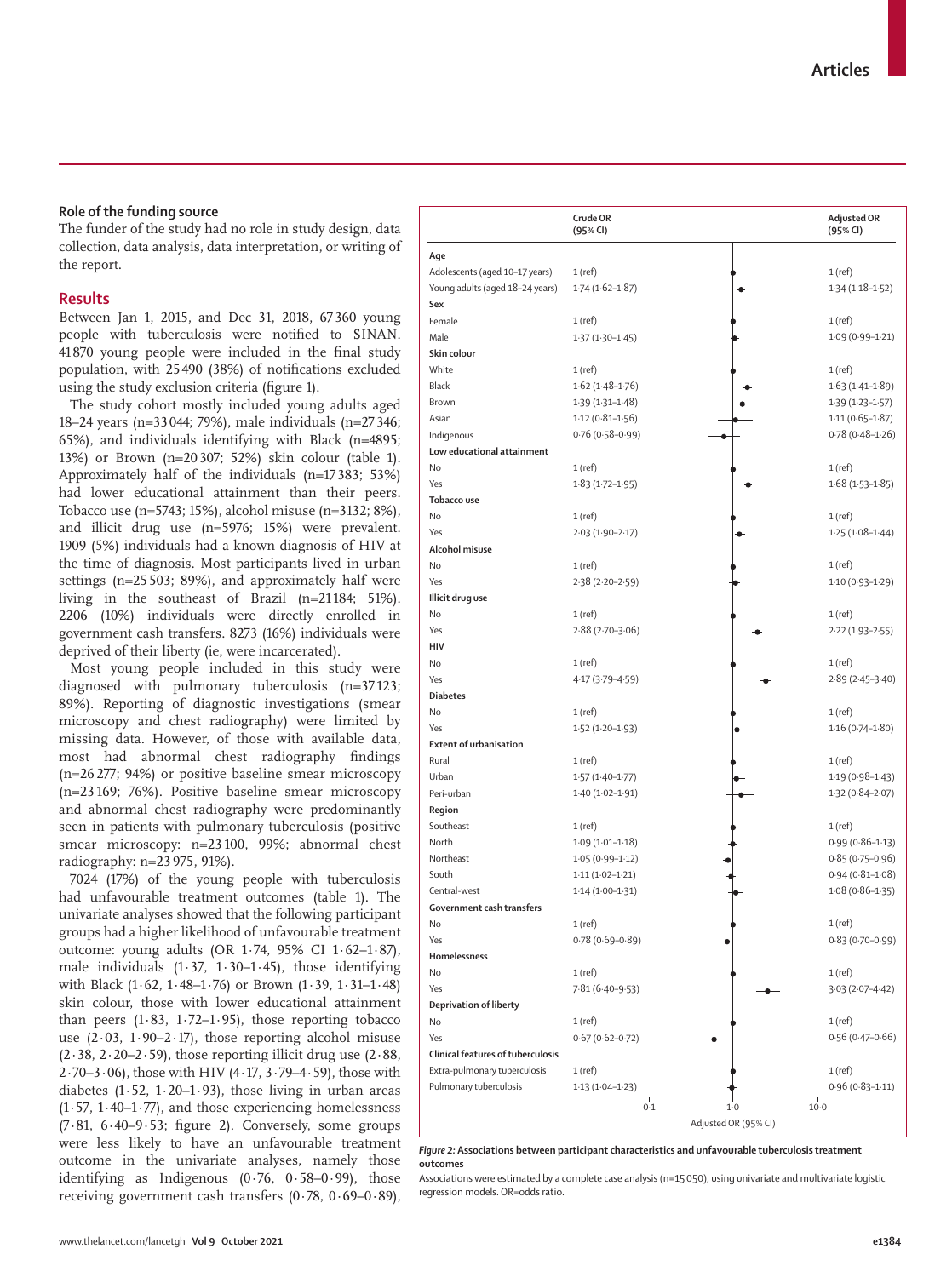|                                                                                                                                                                                                                         |                                           | Adolescents (10-17 years) Young adults (18-24 years) |  |  |
|-------------------------------------------------------------------------------------------------------------------------------------------------------------------------------------------------------------------------|-------------------------------------------|------------------------------------------------------|--|--|
|                                                                                                                                                                                                                         | Government cash transfers* (n=22 668)     |                                                      |  |  |
| No                                                                                                                                                                                                                      | 4185 (83%)                                | 16277 (92%)                                          |  |  |
| Yes                                                                                                                                                                                                                     | 880 (17%)                                 | 1326 (8%)                                            |  |  |
|                                                                                                                                                                                                                         | Contact tracing done (n=36867)            |                                                      |  |  |
| No                                                                                                                                                                                                                      | 2401 (31%)                                | 8435 (29%)                                           |  |  |
| Yes                                                                                                                                                                                                                     | 5418 (69%)                                | 20 613 (71%)                                         |  |  |
|                                                                                                                                                                                                                         | Treatment supervision provided (n=32 640) |                                                      |  |  |
| No                                                                                                                                                                                                                      | 3241 (48%)                                | 12437 (48%)                                          |  |  |
| Yes                                                                                                                                                                                                                     | 3514 (52%)                                | 13448 (52%)                                          |  |  |
| Data are n (%). *For the government cash transfer variable, there were similar<br>proportions of missing data for both adolescents (43% [3761/8826] missing<br>data) and young adults (47% [15441/33044] missing data). |                                           |                                                      |  |  |
| Table 2: The inclusion of adolescents and young adults with tuberculosis<br>in individual support strategies (excluding missing data)                                                                                   |                                           |                                                      |  |  |

and those deprived of liberty  $(0.67, 0.62 - 0.72)$ . In the adjusted complete case analysis, some groups were more likely to have unfavourable treatment outcomes, namely young adults (adjusted OR 1·34, 1·18–1·52), those identifying with Black  $(1.63, 1.41-1.89)$  or Brown  $(1.39, 1.41)$ 1·23–1·57) skin colour, those with lower educational attainment than peers  $(1.68, 1.53-1.85)$ , those reporting tobacco use  $(1.25, 1.08-1.44)$ , those reporting illicit drug use  $(2.22, 1.93 - 2.55)$ , those with HIV  $(2.89, 2.45 - 3.40)$ , and those experiencing homelessness (3·03, 2·07–4·42). Conversely, young people enrolled in government cash transfers  $(0.83, 0.70-0.99)$  or those deprived of their liberty  $(0.56, 0.47-0.66)$  were less likely to have unfavourable treatment outcome.

When investigating the extent to which young people with tuberculosis were included in individual support strategies (table 2), adolescents were more likely to be included in government cash transfers (n=880; 17%) than young adults (n=1326; 8%). There were similarly low degrees of treatment supervision in adolescents (n=3514; 52%) and young adults (n=13448; 52%). Approximately a third of adolescents (n=2401; 31%) and young adults (n=8435; 29%) were included in onward contact tracing efforts.

In stratified analyses (table 3, table 4), the magnitude of association for those identifying with Black (adjusted OR 2·20, 95% CI 1·50–3·22) or Brown (1·61, 1·17–2·23) skin colour, low educational attainment (2·18, 1·71–2·78), illicit drug use  $(3.32, 2.06 - 5.35)$ , and HIV (4·63, 2·81–7·63) was greater for adolescents than young adults. Government cash transfers were only significantly associated with a smaller likelihood of unfavourable treatment outcome for adolescents (0·66, 0·46–0·93). However, male sex (1·12, 1·00–1·25), tobacco use  $(1.26, 1.08–1.46)$ , and homelessness  $(3.32, 1.08)$ 2·22–4·96) were only significantly associated with unfavourable treatment outcome for young adults. Deprivation of liberty was only protective for young adults  $(0.55, 0.47 - 0.65)$ .

## **Discussion**

To the best of our knowledge, this study is the first national evaluation of young people with tuberculosis in Brazil. Our study population predominantly included male individuals, young adults, individuals identifying with Black or Brown skin colour, and individuals living in urban areas. Almost a fifth of young people with tuberculosis were deprived of their liberty and approximately half had lower educational attainment.

Young adults (aged 18–24 years), those identifying with Black or Brown skin colour, those with lower educational attainment, those reporting tobacco use, those reporting illicit drug use, those with HIV positivity, and those experiencing homelessness had an increased likelihood of unfavourable tuberculosis treatment outcome. Young people in receipt of government cash transfers or deprived of their liberty had a decreased likelihood of having unfavourable tuberculosis treatment outcomes. However, there was some discrepancy in the social and health factors associated with unfavourable treatment outcome for adolescents and young adults. Despite the social and health vulnerabilities of young people with newly diagnosed tuberculosis in Brazil, approximately half (52%) of the young people were provided with treatment supervision and a minority (10%) received government cash transfers.

An estimated 17% (7024 of 41870) of young people with tuberculosis in this cohort had an unfavourable tuberculosis treatment outcome, which falls behind the WHO End TB Strategy targets.<sup>15</sup> However, the rate of unfavourable treatment outcome in young people observed in this study is still lower than the rate observed in individuals notified with tuberculosis over the past decade in Brazil (202 713 [21%] of 970774 individuals between 2010 and 2020).<sup>16</sup> Other studies have found that the proportion of tuberculosis-related deaths continually increases from childhood (<10 years) to older adulthood (≥50 years), with a substantially higher rate of atypical features of tuberculosis, more adverse drug reactions, and higher tuberculosis-related mortality for older adults (≥65 years) than their younger counterparts  $(**65** years)$ , which might in part explain our findings.<sup>25,26</sup> It is also possible that the underdiagnosis or underreporting of disseminated tuberculosis could explain the lower mortality rate observed in young people, as seen in another study in the Philippines.<sup>27</sup> Finally, there might be discrepancies in the definition of unfavourable tuberculosis treatment outcome contributing to the variation seen across studies.

Consistent with other studies, we found that new cases of tuberculosis and likelihood of unfavourable outcome were highest in young adults.<sup>13</sup> The overarching majority of new cases occurred in male individuals. However, being male was only significantly associated with an increased likelihood of unfavourable treatment outcome for young adults. In the adult population, men are at a substantially higher risk of contracting and dying from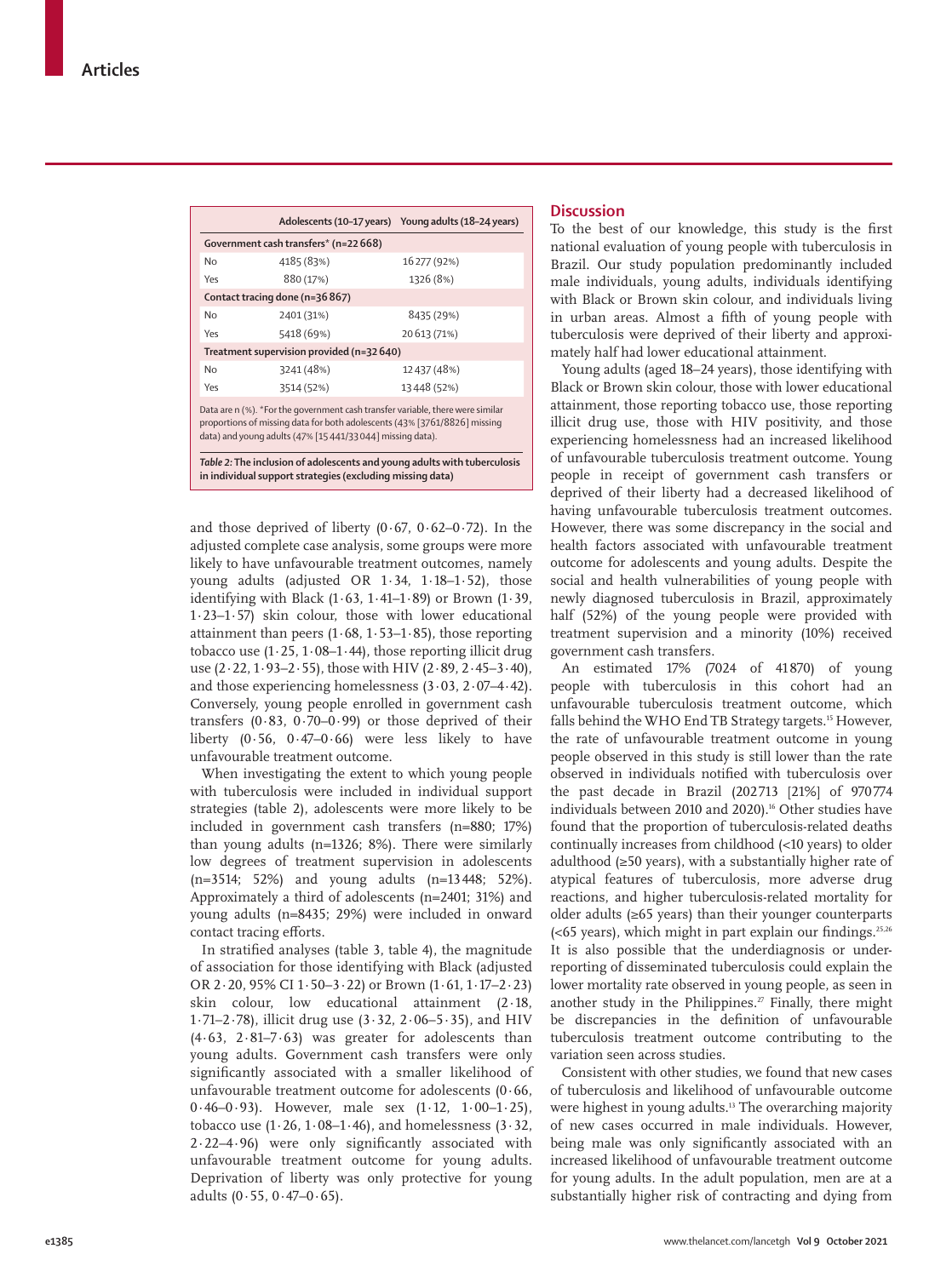|                               | <b>Adolescents aged</b><br>10-17 years (n=3862) | Young adults aged<br>18-24 years (n=12 966) |
|-------------------------------|-------------------------------------------------|---------------------------------------------|
| Sex                           |                                                 |                                             |
| Female                        | 1 (ref)                                         | 1(ref)                                      |
| Male                          | $0.94(0.76 - 1.16)$                             | $1.13(1.02 - 1.26)$                         |
| Skin colour                   |                                                 |                                             |
| White                         | $1$ (ref)                                       | 1(ref)                                      |
| <b>Black</b>                  | $2.07(1.44 - 2.98)$                             | $1.44(1.24 - 1.68)$                         |
| <b>Brown</b>                  | $1.73(1.28-2.34)$                               | $1.32(1.17 - 1.50)$                         |
| Asian                         | $2.54(0.92 - 7.03)$                             | $0.88(0.49 - 1.56)$                         |
| Indigenous                    | $0.77(0.33 - 1.79)$                             | $0.79(0.46 - 1.36)$                         |
| Low educational attainment    |                                                 |                                             |
| No                            | $1$ (ref)                                       | 1(ref)                                      |
| Yes                           | $2.06(1.64 - 2.59)$                             | $1.62(1.47-1.79)$                           |
| <b>Tobacco use</b>            |                                                 |                                             |
| No                            | $1$ (ref)                                       | $1$ (ref)                                   |
| Yes                           | $1.19(0.73 - 1.93)$                             | $1.27(1.10-1.46)$                           |
| <b>Alcohol misuse</b>         |                                                 |                                             |
| No                            | $1$ (ref)                                       | 1(ref)                                      |
| Yes                           | $0.94(0.53 - 1.68)$                             | $1.12(0.95 - 1.31)$                         |
| Illicit drug use              |                                                 |                                             |
| N <sub>o</sub>                | $1$ (ref)                                       | 1(ref)                                      |
| Yes                           | $3.66(2.36 - 5.70)$                             | $2.11(1.84 - 2.42)$                         |
| <b>HIV</b>                    |                                                 |                                             |
| N <sub>o</sub>                | $1$ (ref)                                       | 1(ref)                                      |
| Yes                           | $4.52(2.85 - 7.17)$                             | $2.80(2.39 - 3.29)$                         |
| <b>Diabetes</b>               |                                                 |                                             |
| No                            | $1$ (ref)                                       | 1(ref)                                      |
| Yes                           | $1.19(0.44 - 3.22)$                             | $1.40(0.91 - 2.14)$                         |
| <b>Extent of urbanisation</b> |                                                 |                                             |
| Rural                         | $1$ (ref)                                       | 1(ref)                                      |
| Urban                         | $1.13(0.75 - 1.70)$                             | $1.29(1.06-1.57)$                           |
|                               |                                                 | (Table 3 continues in next column)          |

tuberculosis than women, whereas women face distinct challenges to access tuberculosis services and care, including stigma.28,29

Our study findings with respect to skin colour and race were similar to other studies that showed that those identifying with Black or Brown skin colour had higher odds of loss to follow-up and death from tuberculosis in Brazil than those with White skin colour.<sup>22</sup> These findings probably relate to structural racism that persists for people identifying with Black or Brown skin colour, with respect to education, employment, occupation, and income level, which are distal determinants of tuberculosis.30 Concerningly, the association between race and unfavourable treatment outcome persisted for both adolescents and young adults in stratified analyses, emphasising the need for an intersectional approach from policy makers and clinicians.

Low educational attainment was associated with unfavourable treatment outcome in this study, and the direction and magnitude of this association persisted for both adolescents and young adults in stratified analyses.

|                                                                                                                                                                                                                                        | Adolescentsaged<br>10-17 years (n=3862) | Young adultsaged<br>18-24 years (n=12 966) |
|----------------------------------------------------------------------------------------------------------------------------------------------------------------------------------------------------------------------------------------|-----------------------------------------|--------------------------------------------|
| (Continued from previous column)                                                                                                                                                                                                       |                                         |                                            |
| Peri-urban                                                                                                                                                                                                                             | $0.79(0.16 - 3.93)$                     | $1.27(0.81 - 2.01)$                        |
| Region                                                                                                                                                                                                                                 |                                         |                                            |
| Southeast                                                                                                                                                                                                                              | $1$ (ref)                               | $1$ (ref)                                  |
| North                                                                                                                                                                                                                                  | $0.83(0.62 - 1.13)$                     | $0.96(0.83 - 1.11)$                        |
| Northeast                                                                                                                                                                                                                              | $0.84(0.63 - 1.11)$                     | $0.83(0.73 - 0.94)$                        |
| South                                                                                                                                                                                                                                  | $0.92(0.65 - 1.31)$                     | $0.94(0.81 - 1.09)$                        |
| Central-west                                                                                                                                                                                                                           | $1.62(0.97-2.73)$                       | $1.02(0.81 - 1.29)$                        |
| <b>Homelessness</b>                                                                                                                                                                                                                    |                                         |                                            |
| No                                                                                                                                                                                                                                     | $1$ (ref)                               | $1$ (ref)                                  |
| Yes                                                                                                                                                                                                                                    | $1.13(0.33 - 3.86)$                     | $3.52(2.38 - 5.21)$                        |
| <b>Deprivation of liberty</b>                                                                                                                                                                                                          |                                         |                                            |
| <b>No</b>                                                                                                                                                                                                                              | $1$ (ref)                               | $1$ (ref)                                  |
| Yes                                                                                                                                                                                                                                    | $1.15(0.53 - 2.52)$                     | $0.56(0.48 - 0.66)$                        |
| Clinical features of tuberculosis                                                                                                                                                                                                      |                                         |                                            |
| Extra-pulmonary<br>tuberculosis                                                                                                                                                                                                        | $1$ (ref)                               | $1$ (ref)                                  |
| Pulmonary tuberculosis 0.71 (0.54-0.94)                                                                                                                                                                                                |                                         | $0.97(0.83 - 1.13)$                        |
| Data are adjusted odds ratio (95% CI). Associations were estimated by complete<br>case analyses of adolescents and young adults (excluding the government cash<br>transfers variable), using multivariate logistic regression models.c |                                         |                                            |
| Table 3: Associations between participant characteristics and<br>unfavourable tuberculosis treatment outcomes-excluding the<br>government cash transfers variable                                                                      |                                         |                                            |

Similarly, among adults with tuberculosis, participation or completion of higher education was associated with lower likelihood of loss to follow-up compared to those who had not completed higher education.<sup>22</sup> Indeed, secure employment, higher income level, and higher socioeconomic status are largely determined by education level. Other studies have also emphasised the importance of health literacy in the context of tuberculosis infection, especially in high-burden settings reliant on passive case finding. One study in Lima, Peru, found that key determinants of tuberculosis-related health literacy were occupation and socioeconomic status, with patients living in poverty being four times more likely to have low health literacy than those not living in poverty.<sup>31</sup> The effect of tuberculosis infection, time spent at appointments, and tuberculosis treatment on a young person's educational attainment, onward employment, and income level are also highly relevant, but beyond the remit of this study.

The prevalence of illicit drug use was relatively high in our cohort and appeared to be more common than alcohol misuse. These findings are substantiated by downward trends in alcohol consumption for adolescents attending public schools in Brazil between 1989 and 2010.32 Accordingly, drug use is probably increasingly relevant for young people with tuberculosis. Deiss and colleagues<sup>33</sup> also described the increasing burden of tuberculosis for urban subpopulations, in particular people who use drugs, and found that those using illicit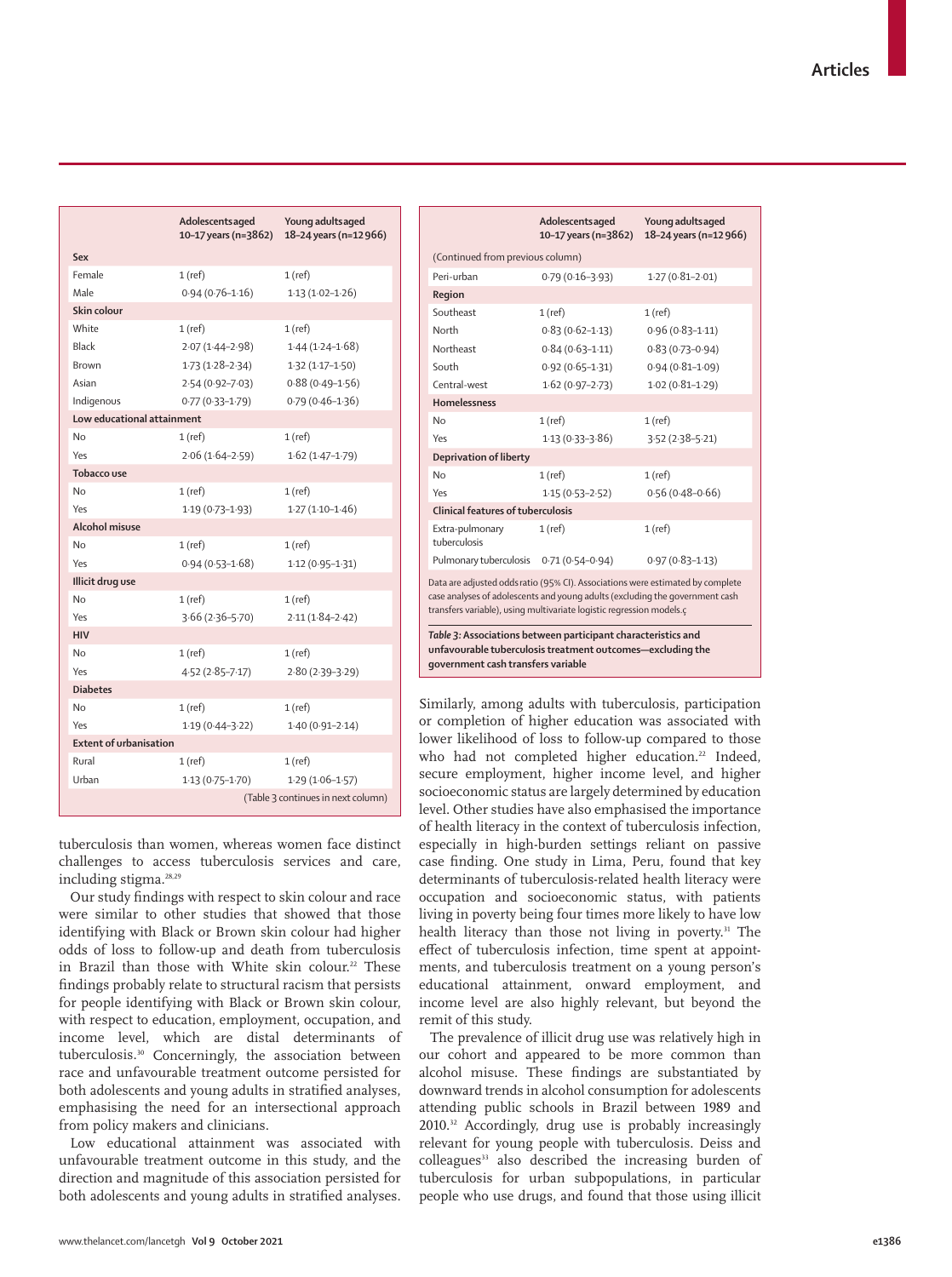|                               | Adolescentsaged<br>10-17 years (n=3431) | Young adults aged<br>18-24 years (n=11619) |
|-------------------------------|-----------------------------------------|--------------------------------------------|
| Sex                           |                                         |                                            |
| Female                        | 1(ref)                                  | 1(ref)                                     |
| Male                          | $1.04(0.82 - 1.30)$                     | $1.12(1.00-1.25)$                          |
| Skin colour                   |                                         |                                            |
| White                         | 1(ref)                                  | 1(ref)                                     |
| Black                         | $2.20(1.50-3.22)$                       | $1.54(1.31-1.82)$                          |
| Brown                         | $1.61(1.17-2.23)$                       | $1.36(1.19-1.55)$                          |
| Asian                         | $2.59(0.86 - 7.83)$                     | $0.94(0.52 - 1.70)$                        |
| Indigenous                    | $0.81(0.33 - 1.99)$                     | $0.74(0.41 - 1.33)$                        |
| Low educational attainment    |                                         |                                            |
| <b>No</b>                     | $1$ (ref)                               | 1 (ref)                                    |
| Yes                           | $2.18(1.71 - 2.78)$                     | $1.60(1.44 - 1.78)$                        |
| <b>Tobacco use</b>            |                                         |                                            |
| No                            | 1(ref)                                  | $1$ (ref)                                  |
| Yes                           | $1.15(0.68 - 1.92)$                     | $1.26(1.08-1.46)$                          |
| <b>Alcohol misuse</b>         |                                         |                                            |
| No                            | 1(ref)                                  | 1(ref)                                     |
| Yes                           | $0.99(0.55 - 1.81)$                     | $1.11(0.93 - 1.31)$                        |
| Illicit drug use              |                                         |                                            |
| No                            | 1 (ref)                                 | $1$ (ref)                                  |
| Yes                           | $3.32(2.06 - 5.35)$                     | $2.13(1.84 - 2.46)$                        |
| <b>HIV</b>                    |                                         |                                            |
| <b>No</b>                     | 1(ref)                                  | $1$ (ref)                                  |
| Yes                           | $4.63(2.81 - 7.63)$                     | $2.74(2.30-3.25)$                          |
| <b>Diabetes</b>               |                                         |                                            |
| No                            | 1(ref)                                  | 1(ref)                                     |
| Yes                           | $0.78(0.22 - 2.75)$                     | $1.23(0.76-1.97)$                          |
| <b>Extent of urbanisation</b> |                                         |                                            |
| Rural                         | $1$ (ref)                               | $1$ (ref)                                  |
| Urban                         | $1.03(0.67 - 1.60)$                     | $1.21(0.99 - 1.49)$                        |
| Peri-urban                    | $0.78(0.15 - 4.12)$                     | $1.37(0.86 - 2.21)$                        |
| Region                        |                                         |                                            |
| Southeast                     | $1$ (ref)                               | 1 (ref)                                    |
| North                         | $0.81(0.58 - 1.13)$                     | $1.04(0.89 - 1.20)$                        |
| Northeast                     | $0.86(0.64 - 1.17)$                     | $0.85(0.75 - 0.98)$                        |
| South                         | $0.82(0.57 - 1.19)$                     | $0.96(0.82 - 1.12)$                        |
| Central-west                  | $1.60(0.90-2.83)$                       | $1.02(0.80 - 1.31)$                        |
| Homelessness                  |                                         |                                            |
| <b>No</b>                     | $1$ (ref)                               | 1 (ref)                                    |
| Yes                           | $1.26(0.35 - 4.46)$                     | $3.32(2.22 - 4.96)$                        |
|                               | (Table 4 continues in next column)      |                                            |

drugs have physiological, environmental, and social risk factors that increase their likelihood of onward tuberculosis transmission, loss to follow-up, and death during treatment. There is evidently a diversity of illicit drug use in terms of type of drug taken, quantity used, and regularity of use. These different drug use practices might be associated with a range of risk factors and consequences, and hence require various different potential mitigation strategies. Therefore, it would be useful to better understand the specific drug use

|                                                                                                                                                                                                                                       | Adolescents aged     | Young adults aged     |  |
|---------------------------------------------------------------------------------------------------------------------------------------------------------------------------------------------------------------------------------------|----------------------|-----------------------|--|
|                                                                                                                                                                                                                                       | 10-17 years (n=3431) | 18-24 years (n=11619) |  |
| (Continued from previous column)                                                                                                                                                                                                      |                      |                       |  |
| Deprivation of liberty                                                                                                                                                                                                                |                      |                       |  |
| No                                                                                                                                                                                                                                    | $1$ (ref)            | $1$ (ref)             |  |
| Yes                                                                                                                                                                                                                                   | $1.28(0.58-2.85)$    | $0.55(0.47 - 0.65)$   |  |
| <b>Government cash transfers</b>                                                                                                                                                                                                      |                      |                       |  |
| No                                                                                                                                                                                                                                    | 1(ref)               | $1$ (ref)             |  |
| Yes                                                                                                                                                                                                                                   | $0.66(0.46 - 0.93)$  | $0.91(0.75 - 1.11)$   |  |
| Clinical features of tuberculosis                                                                                                                                                                                                     |                      |                       |  |
| Extra-pulmonary<br>tuberculosis                                                                                                                                                                                                       | $1$ (ref)            | $1$ (ref)             |  |
| Pulmonary<br>tuberculosis                                                                                                                                                                                                             | $0.73(0.54 - 0.98)$  | $1.03(0.87-1.22)$     |  |
| Data are adjusted odds ratio (95% CI). Associations were estimated by complete case<br>analyses of adolescents and young adults (including the government cash transfers<br>variable), using multivariate logistic regression models. |                      |                       |  |
| Table 4: Association between participant characteristics and<br>unfavourable tuberculosis treatment outcomes-including government<br>cash transfers variable                                                                          |                      |                       |  |

practices and their distinct associations with unfavourable treatment outcome for young people.

5·05% of our study population was HIV positive, as compared with a prevalence of 0·04% in Brazil. There is little evidence showing the prevalence of tuberculosis– HIV co-infection among young people worldwide, with HIV-positive estimates varying between 10% and 60% for younger children with tuberculosis.<sup>34</sup> In this study, young people with HIV had approximately three times higher odds of unfavourable tuberculosis treatment outcome. Our finding that HIV-co-infection was associated with an increased likelihood of unfavourable tuberculosis treatment outcome is similar to that of other studies.<sup>35</sup> A systematic review of prediction models for pulmonary tuberculosis outcomes in adults also found that HIV was a common predictor of unfavourable treatment outcome.<sup>36</sup> Tuberculosis accounts for a quarter of HIV-related deaths globally, and management and care of young people with tuberculosis–HIV co-infection is often challenging, especially among those with advanced HIV.<sup>37,38</sup> Improved access to well integrated tuberculosis and HIV services is crucial to improve outcomes for people living with HIV and diagnosed with tuberculosis, especially for affected adolescents and young adults.

Experiencing homelessness was strongly associated with unfavourable treatment outcome in this study, although the effect size persisted only for young adults in the stratified analyses. It is possible that there are hidden confounding variables influencing the association between homelessness and treatment outcome; homelessness might be considered an extreme life condition for young adults, and might relate to lack of shelter, malnutrition, overcrowding, and extreme poverty.<sup>39</sup> Similar findings have previously been reported for adults with tuberculosis who are experiencing homelessness: in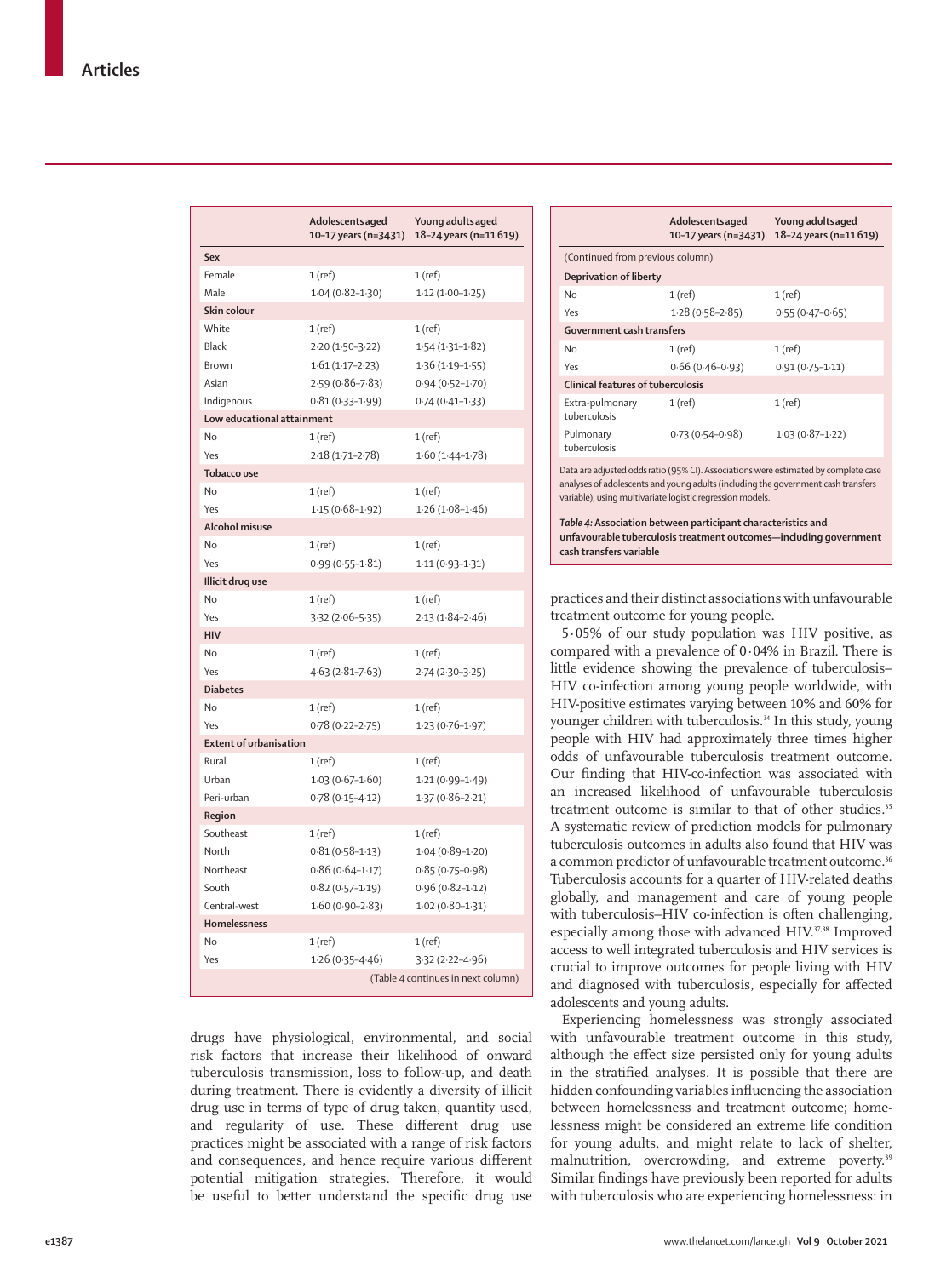São Paulo, Brazil, homeless adults with tuberculosis were more likely to experience loss to follow-up and death than the general population with tuberculosis.<sup>39</sup>

Conversely, deprivation of liberty was associated with a lower likelihood of unfavourable treatment outcome in our study—although this association only persisted for young adults. These findings align with those from Maciel and Reis-Santos, $22$  who suggested that adults with tuberculosis in Brazilian prisons were less likely to be lost to follow-up or die, probably because of closer institutionalised treatment supervision, focused tuberculosis screening, and contact tracing. It remains concerning that deprivation of liberty was prevalent among our study cohort. In 2014, it was estimated that juvenile detention centres in Brazil exceeded their maximum capacity by over 20%, which likely contributes to the risk of tuberculosis infection for young people.<sup>40</sup>

Young people who received governmental cash transfers had a decreased likelihood of unfavourable treatment outcome in our study, although this association was only detected for adolescents in the stratified analyses. The relevance of the stratified analysis is unclear given the extent of missing data for the government cash transfer variable in young adults. Adolescents are more likely to still reside at home and it is possible that other family members might be in receipt of additional government social protection schemes; therefore enhancing the observed effect of cash transfers. In this study, cash transfers were not specific to tuberculosis treatment programmes, and relate to separate inclusion criteria regarding household income and social deprivation. Young people were not adequately included in government cash transfers in this cohort, and this might reflect subtle disparities in accessibility and perceived eligibility or deservedness of young people to this form of social protection.

The scope of social protection, and specifically government cash transfers, is relevant to tuberculosis elimination efforts among young people. People with tuberculosis are susceptible to economic shocks and might be threatened by catastrophic costs during tuberculosis treatment.41 Our findings reinforce that targeting cash transfers to people with tuberculosis and their households can increase household income, reduce food insecurity, and improve tuberculosis treatment success rates.<sup>22,24,41-43</sup> A systematic literature review and meta-analysis on the effects of social protection on tuberculosis treatment outcomes in low-income and middle-income settings, and in countries with high tuberculosis burden, found that social protection programmes were associated with tuberculosis treatment success (risk ratio [RR] 1·09, 95% CI 1·03–1·14) and cure (RR 1·11, 1·01–1·22) as well as with reduced risk of loss to follow-up (RR 0·63, 0·45–0·89); yet these programmes were not significantly associated with treatment failure or mortality.<sup>44</sup>

Young people in more vulnerable groups are often underserved; and, as this study suggests, young people with tuberculosis—in particular those experiencing homelessness, living with HIV, using illicit drugs, or having lower educational attainment—were most likely to have an unfavourable treatment outcome. de Oliveira and colleagues<sup>45</sup> sought to aggregate some of these characteristics as markers of extreme vulnerability, and found that adolescents presenting with either homelessness, incarceration, tobacco use, illicit drug use, or alcohol misuse were three times more likely to have an unfavourable outcome. However, further work is needed to better understand how to target young people with differing characteristics of extreme vulnerability through an intersectional approach in national tuberculosis policy, especially in the context of the ongoing COVID-19 pandemic and its effects on health and social systems.

Our study is also subject to limitations. This study used secondary clinical registry data that contained a considerable proportion of missing data (up to 43% in the government cash transfer variable). Young people with tuberculosis who had missing values attributed to their skin colour, education level, HIV status, or homelessness were significantly more likely to have an unfavourable tuberculosis treatment outcome in the sensitivity analysis. Therefore, the exclusion of missing values might have resulted in the underestimation of the association found for these variables of interest. Additionally, São Paulo state did not report data relating to all new variables introduced in 2015, including the government cash transfer variable. There is, therefore, a risk of bias and underestimation of the association found between the government cash transfer variable and unfavourable treatment outcome, particularly for young adults, in the stratified analyses. Although the extent and nature of missing data might limit the generalisability of our findings, the similar point estimates for adjusted odds ratios in the complete-case and missing indicator analyses suggest that there is little possibility of the missing data having interfered in our results (appendix pp 2–3).

We did not have information on important confounders, such as household income, in addition to information relating to HIV diagnosis (including viral load, CD4 count, and time of initiation and co-administration of antiretroviral therapy). Additionally, it is unclear if loss of information about individuals who were transferred to other health-care centres was due to clinical need or change of home address due to unforeseen circumstances, and might have resulted in the inclusion of healthier or less vulnerable study participants in this study. Although we included change in treatment regimen (n=125) as an unfavourable treatment outcome, others might argue that changes in treatment regimen are common in usual tuberculosis management and care. However, this inclusion is unlikely to have resulted in the overestimation of the prevalence of unfavourable treatment outcomes in our study population.

See **Online** for appendix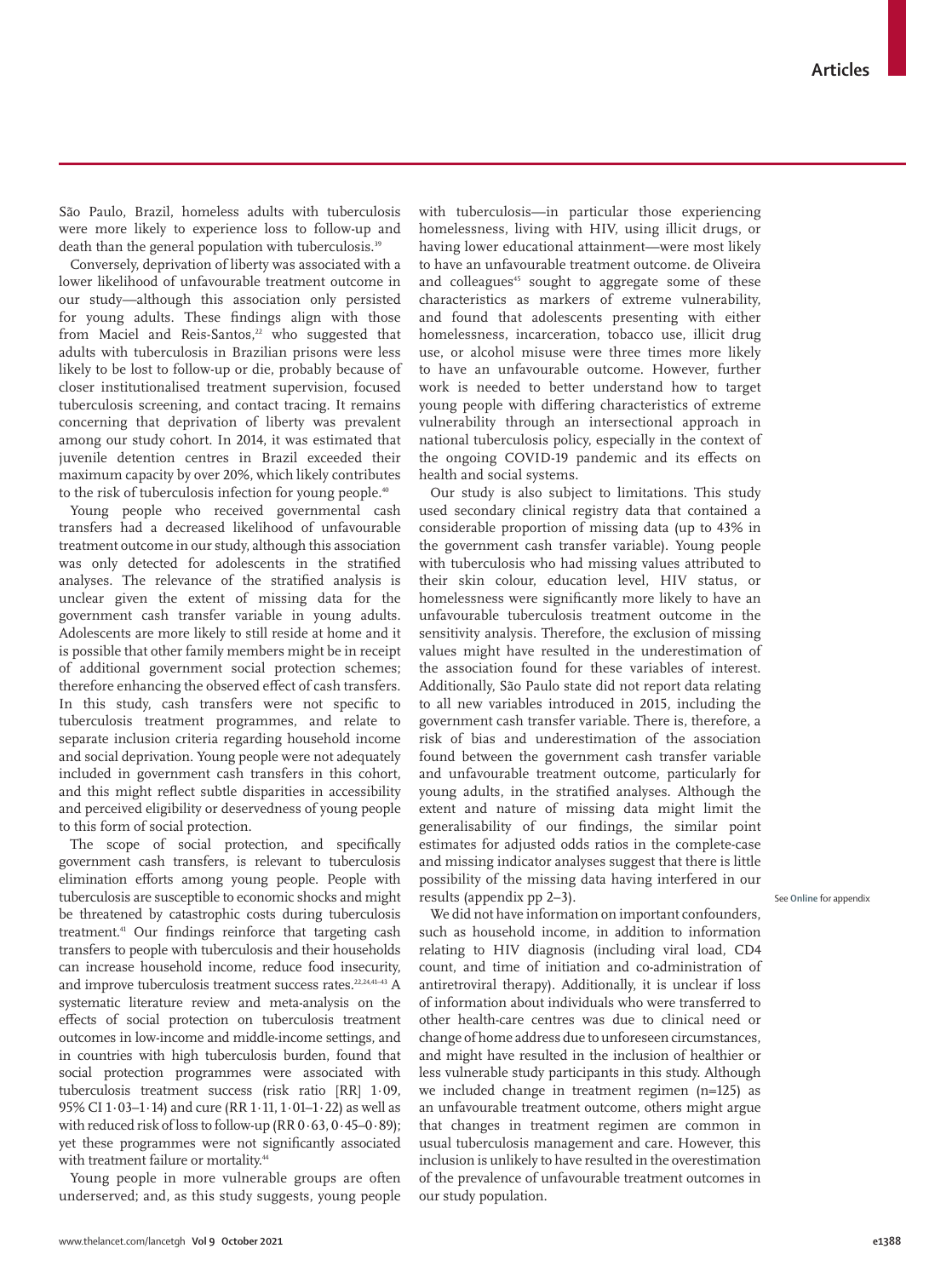Amid upward trends in tuberculosis incidence for young adults, this study found that almost a fifth of young people with tuberculosis in Brazil had an unfavourable treatment outcome between 2015 and 2018. Race, poverty, and comorbidities were associated with a higher likelihood of unfavourable outcome, whereas being in receipt of government cash transfers was found to be protective. Our findings emphasise the need for individualised, patient-centred, and equitable tuberculosis care for young people.

#### **Contributors**

LC, KSA, JMP, and TW conceptualised the Article. LC, JMP, and TW were responsible for the study design. LC and JMP did the data collection. KSA, JMP, and TW contributed materials and analysis tools. LC, KSA, JMP, and TW analysed the data. LC and JMP created the figures. LC drafted the first version of the Article. LC, KSA, JMP, and TW reviewed and edited the manuscript. KSA, JMP, and TW supervised the study process. TW acquired funding. All authors read and met the ICMJE criteria for authorship and agree with the results and conclusions. LC and JMP accessed and verified the study data. All authors had full access to all the data in the study and had final responsibility for the decision to submit for publication.

#### **Declaration of interests**

TW is supported by grants from the UK Wellcome Trust (209075/Z/17/Z) and the Medical Research Council, Foreign Commonwealth and Development Office, and Joint Global Health Trials **(**MR/V004832/1). All other authors declare no competing interests.

#### **Data sharing**

The secondary level de-identified clinical registry data used in this study, and a relevant data dictionary defining each field in the set, will be made available to others and can also be retrieved or downloaded directly using the references provided in the study methodology. The data will be made available with publication, and is already openly accessible and available through [SINAN DATASUS,](http://www2.datasus.gov.br/DATASUS/index.php?area=0203&id=3000992117) or might alternatively be obtained through contact with the corresponding author.

For the **SINAN DATASUS** see [http://www2.datasus.gov.br/](http://www2.datasus.gov.br/DATASUS/index.php?area=0203&id=3000992117) [DATASUS/index.php?area=](http://www2.datasus.gov.br/DATASUS/index.php?area=0203&id=3000992117) [0203&id=3000992117](http://www2.datasus.gov.br/DATASUS/index.php?area=0203&id=3000992117)

#### **References**

- 1 Stevens H, Ximenes RAA, Dantas OMS, Rodrigues LC. Risk factors for tuberculosis in older children and adolescents: a matched case-control study in Recife, Brazil. *Emerg Themes Epidemiol* 2014; **11:** 20.
- 2 Harling G, Lima Neto AS, Sousa GS, Machado MMT, Castro MC. Determinants of tuberculosis transmission and treatment abandonment in Fortaleza, Brazil. *BMC Public Health* 2017; **17:** 508.
- 3 Wingfield T, Tovar MA, Huff D, et al. Beyond pills and tests: addressing the social determinants of tuberculosis. *Clin Med (Lond)* 2016; **16** (suppl 6)**:** s79–91.
- 4 Harding E. WHO global progress report on tuberculosis elimination. *Lancet Respir Med* 2020; **8:** 19.
- 5 Hogan AB, Jewell BL, Sherrard-Smith E, et al. Potential impact of the COVID-19 pandemic on HIV, tuberculosis, and malaria in low-income and middle-income countries: a modelling study. *Lancet Glob Health* 2020; **8:** e1132–41.
- 6 Snow KJ, Sismanidis C, Denholm J, Sawyer SM, Graham SM. The incidence of tuberculosis among adolescents and young adults: a global estimate. *Eur Respir J* 2018; **51:** 1702352.
- 7 Morabia A. Snippets from the past: cohort analysis of disease rates—another piece in a seemingly still incomplete puzzle. *Am J Epidemiol* 2014; **180:** 189–96.
- Comstock GW, Livesay VT, Woolpert SF. The prognosis of a positive tuberculin reaction in childhood and adolescence. *Am J Epidemiol* 1974; **99:** 131–38.
- Marais BJ, Gie RP, Schaaf HS, et al. The clinical epidemiology of childhood pulmonary tuberculosis: a critical review of literature from the pre-chemotherapy era. *Int J Tuberc Lung Dis* 2004; **8:** 278–85.
- 10 Snow KJ, Nelson LJ, Sismanidis C, Sawyer SM, Graham SM. Incidence and prevalence of bacteriologically confirmed pulmonary tuberculosis among adolescents and young adults: a systematic review. *Epidemiol Infect* 2018; **146:** 946–53.
- 11 Mossong J, Hens N, Jit M, et al. Social contacts and mixing patterns relevant to the spread of infectious diseases. *PLoS Med* 2008; **5:** e74.
- 12 WHO. Roadmap towards ending TB in children and adolescents. Geneva: World Health Organisation, 2018.
- 13 García-Basteiro AL, Schaaf HS, Diel R, Migliori GB. Adolescents and young adults: a neglected population group for tuberculosis surveillance. *Eur Respir J* 2018; **51:** 1800176.
- 14 Das Gupta M, Engelman R, Levy J, Luchsinger G, Merrick T, Rosen J. The power of 1·8 billion, adolescents, youth and the transformation of the future. New York, NY: United Nations Population Fund, 2014.
- 15 WHO. Global tuberculosis report 2020. Geneva: World Health Organization, 2020.
- 16 Ministerio da Saude. Ministry of Health, notifiable diseases information—Tabnet DATASUS. 2006. http://tabnet.datasus.gov. br/cgi/tabcgi.exe?sinannet/cnv/tubercbr.def (accessed May 10, 2020).
- 17 Ministerio da Saude. SINAN System of notifiable diseases, data dictionary—SINAN net version 5.0. 2016. http://portalsinan.saude. gov.br/images/documentos/Agravos/Tuberculose/DICI\_DADOS\_ NET\_Tuberculose\_23\_07\_2020.pdf (accessed Jan 20, 2020).
- 18 Rocha MS, Bartholomay P, Cavalcante MV, et al. Notifiable Diseases Information System (SINAN): main features of tuberculosis notification and data analysis. *Epidemiol Serv Saude* 2020; **29:** e2019017.
- 19 Kritski AL, Ruffino-Netto A. Health sector reform in Brazil: impact on tuberculosis control. *Int J Tuberc Lung Dis* 2000; **4:** 622–26.
- 20 Castro MC, Massuda A, Almeida G, et al. Brazil's unified health system: the first 30 years and prospects for the future. *Lancet* 2019; **394:** 345–56.
- 21 Oliosi JGN, Reis-Santos B, Locatelli RL, et al. Effect of the Bolsa Familia Programme on the outcome of tuberculosis treatment: a prospective cohort study. *Lancet Glob Health* 2019; **7:** e219–26.
- 22 Maciel EL, Reis-Santos B. Determinants of tuberculosis in Brazil: from conceptual framework to practical application. *Rev Panam Salud Publica* 2015; **38:** 28–34.
- Organisation for Economic Co-operation and Development. Investing in youth: Brazil. Paris: OECD Publishing, 2014.
- 24 Reis-Santos B, Shete P, Bertolde A, et al. Tuberculosis in Brazil and cash transfer programs: a longitudinal database study of the effect of cash transfer on cure rates. *PLoS One* 2019; **14:** e0212617.
- 25 Salvadó M, Garcia-Vidal C, Vázquez P, et al. Mortality of tuberculosis in very old people. *J Am Geriatr Soc* 2010; **58:** 18–22.
- 26 Berry KM, Rodriguez CA, Berhanu RH, et al. Treatment outcomes among children, adolescents, and adults on treatment for tuberculosis in two metropolitan municipalities in Gauteng Province, South Africa. *BMC Public Health* 2019; **19:** 973.
- 27 Snow K, Yadav R, Denholm J, Sawyer S, Graham S. Tuberculosis among children, adolescents and young adults in the Philippines: a surveillance report. *Western Pac Surveill Response J* 2018; **9:** 16–20.
- 28 Marais BJ, Gupta A, Starke JR, El Sony A. Tuberculosis in women and children. *Lancet* 2010; **375:** 2057–59.
- 29 Srivastava K, Kant S, Narain A, Bajpai J. Tuberculosis in women: a reflection of gender inequity. *Eur Respir J* 2018; **52:** 531.
- 30 Viana PVS, Gonçalves MJF, Basta PC. Ethnic and racial inequalities in notified cases of tuberculosis in Brazil. *PLoS One* 2016; **11:** e0154658.
- 31 Penaloza R, Navarro JI, Jolly PE, Junkins A, Seas C, Otero L. Health literacy and knowledge related to tuberculosis among outpatients at a referral hospital in Lima, Peru. *Res Rep Trop Med* 2019; **10:** 1–10.
- 32 Sanchez ZM, Prado MCO, Sanudo A, Carlini EA, Nappo SA, Martins SS. Trends in alcohol and tobacco use among Brazilian students: 1989 to 2010. *Rev Saude Publica* 2015; **49:** 70.
- 33 Deiss RG, Rodwell TC, Garfein RS. Tuberculosis and illicit drug use: review and update. *Clin Infect Dis* 2009; **48:** 72–82.
- 34 Venturini E, Turkova A, Chiappini E, Galli L, de Martino M, Thorne C. Tuberculosis and  $\hat{H}$ IV co-infection in children. *BMC Infect Dis* 2014; **14** (suppl 1)**:** S5.